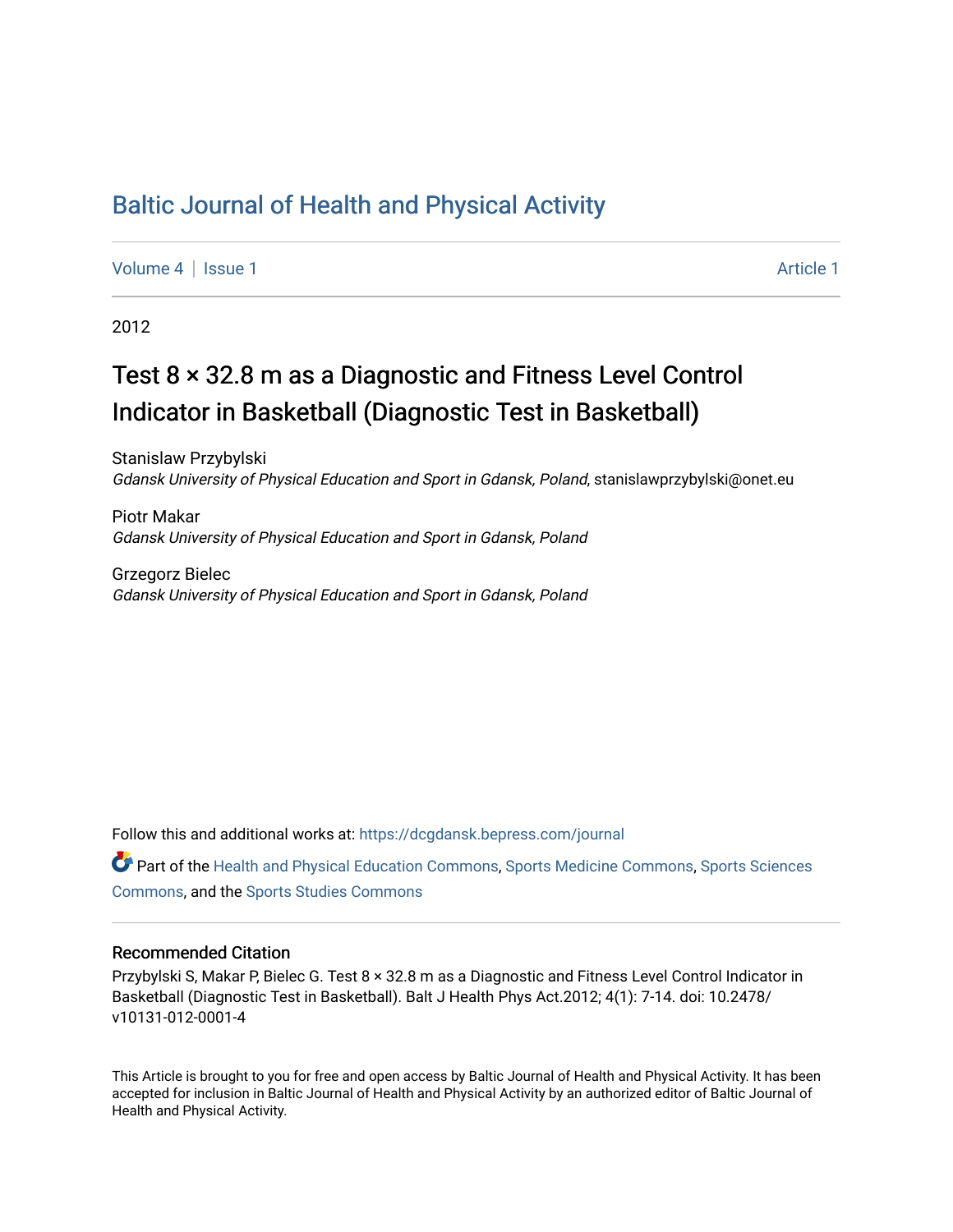VERSITA ORIGINAL ARTICLE

DOI: 10.2478/v10131-012-0001-4

|                                                                                                                                                                                                                                         | Test 8 x 32.8 m as a Diagnostic and Fitness Level<br><b>Control Indicator in Basketball</b><br>(Diagnostic Test in Basketball)                                                                                                                                                                                                                                                                                                                                                                                                                                                          |  |  |  |
|-----------------------------------------------------------------------------------------------------------------------------------------------------------------------------------------------------------------------------------------|-----------------------------------------------------------------------------------------------------------------------------------------------------------------------------------------------------------------------------------------------------------------------------------------------------------------------------------------------------------------------------------------------------------------------------------------------------------------------------------------------------------------------------------------------------------------------------------------|--|--|--|
| Authors' Contribution:<br>A - Study Design<br>B - Data Collection<br>C - Statistical Analysis<br>D - Data Interpretation<br>E - Manuscript Preparation<br>F - Literature Search<br>G - Funds Collection                                 | Stanisław Przybylski <sup>(A, B, C, D, G)</sup> , Piotr Makar <sup>(A, B, C, D, E)</sup> ,<br>Grzegorz Bielec <sup>(C, D, E, F)</sup>                                                                                                                                                                                                                                                                                                                                                                                                                                                   |  |  |  |
|                                                                                                                                                                                                                                         | Gdansk University of Physical Education and Sport in Gdansk, Poland                                                                                                                                                                                                                                                                                                                                                                                                                                                                                                                     |  |  |  |
|                                                                                                                                                                                                                                         | Key words: basketball, fitness diagnostics, lactic acid, glucose                                                                                                                                                                                                                                                                                                                                                                                                                                                                                                                        |  |  |  |
| Background:                                                                                                                                                                                                                             | <b>Abstract</b><br>Physiological studies conducted for over 20 years on basketball players have shown<br>an increasing share of anaerobic efforts during the game. The players' throw effec-                                                                                                                                                                                                                                                                                                                                                                                            |  |  |  |
| <b>Material/Methods:</b>                                                                                                                                                                                                                | tiveness and their ability to move quickly on the playing field often determine the re-<br>sult of the match. The current control of kinematics and biochemical variables is cru-<br>cial in the modern training process.<br>The study was conducted on an 11-person group of male athletes from a Polish first-<br>-league basketball team. The subjects had to perform a fitness test proposed by the<br>authors: 8x32.8m with bouncing, throwing a ball to the basket and running back with-<br>out the ball. The course of the test was video-recorded. A blood sample was taken in |  |  |  |
|                                                                                                                                                                                                                                         | the 1 <sup>st</sup> , 3 <sup>rd</sup> , 13 <sup>th</sup> and 23 <sup>rd</sup> minute after the test. The level of lactic acid as well as glu-<br>cose concentration were assessed by Lactate Scout and FreeStyle Lite apparatus.<br><b>Results:</b> The study revealed individual differences in the level of special fitness among the<br>players. The throw effectiveness varied from 37 to 75% (mean 59%), while the maxi-<br>mal lactic acid concentration varied from 6.3 to 8.5 mmol/l (mean 7.2 mmol/l). The                                                                     |  |  |  |
|                                                                                                                                                                                                                                         | average maximal glucose concentration was 124.6 mg/dl. The range of lactic acid<br>restitution time differentiated the players from 21 to 55 minutes (mean 30min).<br><b>Conclusions:</b> Application of the test in practice allows determining the basic values of kinematic<br>techniques of basketball players in terms of biochemical changes. It should be an<br>effective tool to control and optimize the basketball training process.                                                                                                                                          |  |  |  |
| Word count: 2,878<br>Tables: 3                                                                                                                                                                                                          | Received: October 2011                                                                                                                                                                                                                                                                                                                                                                                                                                                                                                                                                                  |  |  |  |
| Figures: 3<br>References: 24                                                                                                                                                                                                            | Accepted: February 2012<br><b>Published: March 2012</b>                                                                                                                                                                                                                                                                                                                                                                                                                                                                                                                                 |  |  |  |
| <b>Corresponding author:</b><br>Prof. nadzw. dr hab. Stanisław Przybylski<br>Gdansk University Physical Education and Sport in Gdańsk<br>ul. Górskiego 1, 80-336 Gdańsk<br>Phone: +4858 5547 219<br>E-mail: stanislawprzybylski@onet.eu |                                                                                                                                                                                                                                                                                                                                                                                                                                                                                                                                                                                         |  |  |  |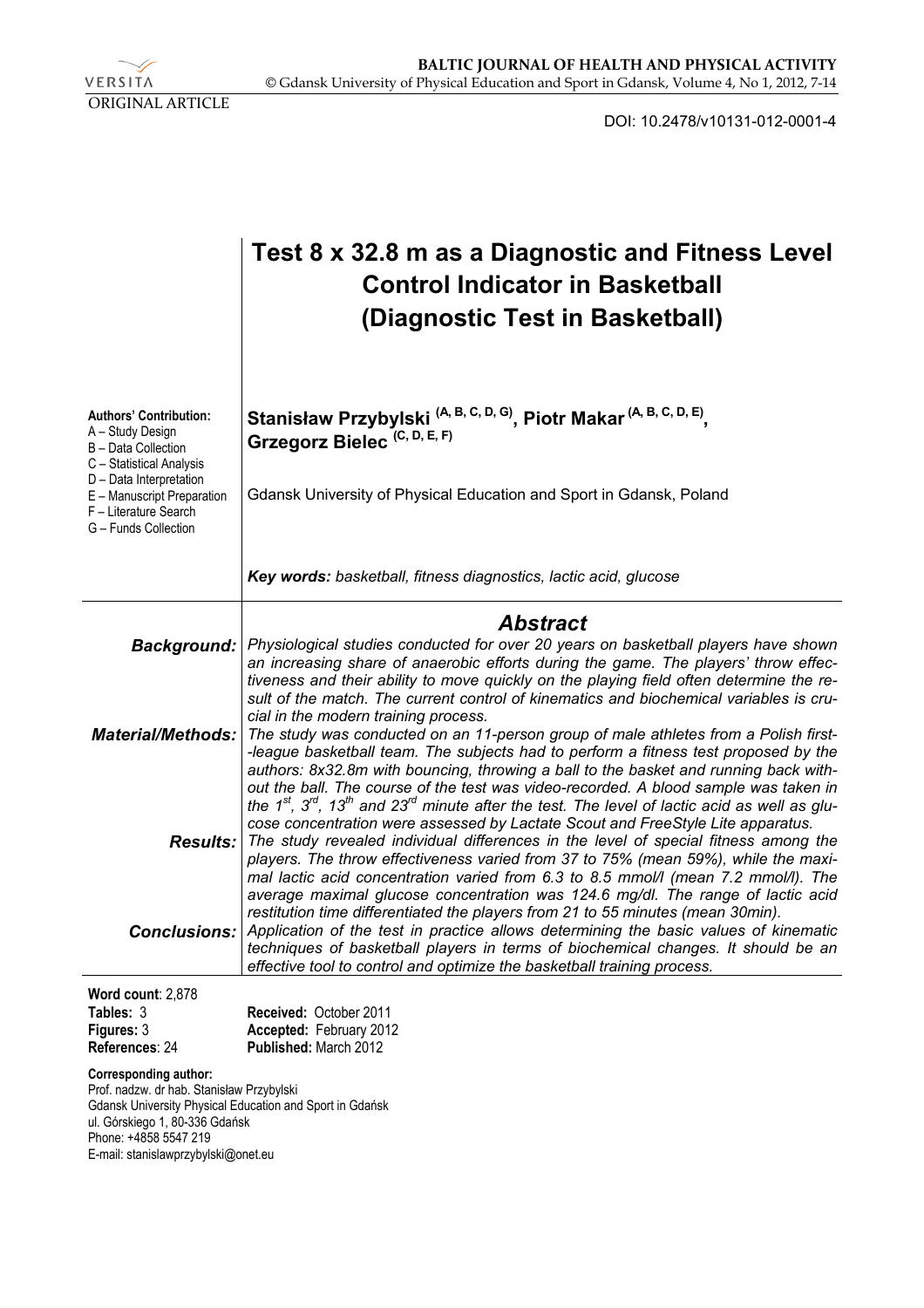#### **Introduction**

Aiming for continuous improvement in athletes' fitness level, coaches try to improve the resolution of the training control process through the use of numerous fitness tests. An increase in the volume and intensity of work only, without rational control, is limited by the level of the body's adaptability and the time that can be devoted to training. With the current state of knowledge, including various measurements with modern devices, we strive to optimize the practical ways to raise the efficiency of training [1, 2]. Mathematical methods that allow obtaining optimal solutions with a use of quantitative data in the training process are still searched for.

Modern training is based on two kinds of constraints: first of all, internal conditions - development of the biological and functional system, and, secondly, external constraints, such as the availability of training facilities, training process organization, knowledge and competencies of its participants, accepted principles of management [3, 4]. Control of internal conditions is necessary to assess biological and technical changes affected by training. Among the many diagnostic indicators of sports exercise, concentration of lactic acid is used most often. It is used in the assessment of aerobic capacity and anaerobic threshold by identifying the aerobic and anaerobic levels as well as the dynamics of restoration of the body after exercise [5]. Moreover, in studies of carbohydrate metabolism, determination of blood glucose is also used to control the mobilization of carbohydrate substrates strongly correlated with the metabolism of lactic acid [6, 7].

An analysis of physiological studies from over the past 20 years has shown an increasing share of anaerobic effort while playing basketball [8]. It is connected with a shorter time of action lasting 24 seconds and dividing the game time into 4 quarters, owing to which the game is more action-related with jumping, sprints, etc. [9]. In the study by Castagna et al. [10] junior basketball players observed during a match were running with the highest intensity at distances less than 10 m. Results of some other research suggest performing repeated sprints at the highest speed in basketball training in order to develop anaerobic capacity and lactate tolerance [11, 12]. It is known that the effectiveness of throws and the ability to play in defense directly impact the match result. Speed evaluation of the movement with the ball to the throw zone and return to the defense zone may play an important role in that matter. This is related to the high efficiency of throws often on extreme fatigue. In order to control dominant elements in the game of basketball, i.e. fast attack, counter, returning to defense and speeding up the game, it is necessary to understand the mechanisms responsible for their effectiveness. An assessment of such indicators as glucose and lactic acid may provide important information about individual capabilities of each player's biomechanisms.

The aim of the study is to propose a test used to assess changes in the efficiency of technique and the fitness level based on selected biochemical and kinematic indicators of basketball players.

The following research questions were asked:

- 1. Were there individual differences in the investigated kinematic values?
- 2. Were there individual differences in the tested biochemical values?
- 3. Is there a constant relationship between the maximum concentration of lactic acid and the dynamics of restitution after the completion of the test?
- 4. Was there a relationship between the requested kinematic and biochemical values?

#### **Material and Methods**

The study was conducted in an 11-person group of male athletes from a Polish first league basketball team. The subjects' average age was 25.3 ±5.4 years, mean body height 194.6 ±8.4cm, weight 93.3 ±7.7kg and BMI 24.6 ±1.7 kg/m².

The concentration of lactic acid was measured using the Lactate Scout analyzer, while that of glucose with the FreeStyle Lite apparatus. The blood sample was taken from the ear lobe in  $1<sup>st</sup>$ ,  $3<sup>rd</sup>$ ,  $13<sup>th</sup>$  and  $23<sup>rd</sup>$  minute after the test. In order to determine the kinematic changes, SONY 25 Hz video camera was used. The recorded video movie was converted by PC and Adobe Professional software. For archiving of the data and mathematical calculations, Microsoft Excel 2007 spreadsheet was used. The obtained in each repetition measurement following data was calculated individually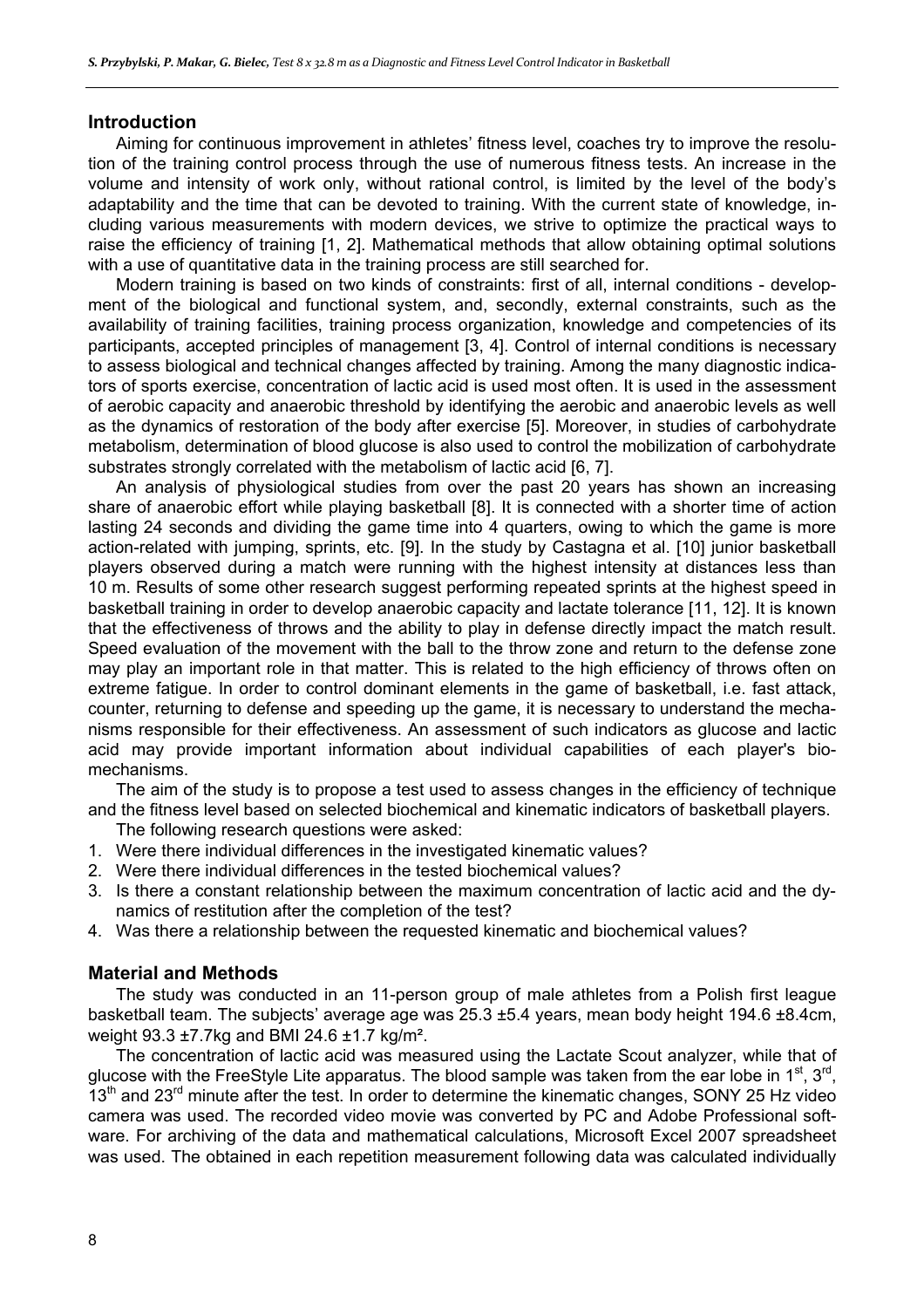for each tested athlete: speed of bouncing  $(v<sub>b</sub>)$ , running speed without the ball  $(v<sub>wb</sub>)$ , average speed of the performed test  $(v_T)$ , the throw's time  $(t_T)$  and the effectiveness of the throws  $(E_{Th})$ .

Test 8 x 32.8 m was carried out on a basketball court. A video camera recorded each player's performance in order to register the efficiency in the various phases of the test run (Fig. 1).



Fig. 1. Diagram of the 8 x 32.8 m test

The effectiveness of throws was evaluated (the number of matched points), as well as the time of test phases, namely: bouncing run time and return time for picking up the next ball. Throws were executed without stopping – a jump shot. Their time was measured from the moment of loss of contact with the ground again until feet tap.

The maximum value of lactic acid ( $LA_{max}$ ) concentration and glucose ( $Gl_{max}$ ), as well as their recovery time were also analyzed. The data were calculated using mathematical statistics, setting the mean values  $(\overline{x})$ , standard deviation (SD), the expected value (reglinx) and the Pearson linear correlation coefficient  $(r_{XY})$ . The coefficient strength assessment was made according to Stanisz [13]. The test presented by authors in this study is a proposal for specific basketball conditions that should be helpful in a diagnosis and control of athletes' level of physical fitness. The protocol of the study was approved by the local ethics committee, in accordance with the Helsinki Declaration.

### **Results**

The study revealed individual differences in kinematical and biochemical values as well as in throwing effectiveness.

An analysis of the kinematics shows that the highest throw efficiency was obtained by A.T.  $(87.5%)$  at the lowest test speed. In this case, the lowest speed achieved in the whole test  $(v<sub>T</sub>)$  may have been influenced by the running speed without the ball  $(v_{wb})$ . In contrast to A.T.'s results, two athletes, B.P. and K.K., received the lowest effectiveness of throws, i.e. 37%. In both cases it was observed that  $v<sub>T</sub>$  was similar to the average velocity in the group. Particularly noteworthy is player S.P.. He achieved the highest speed of bouncing ( $v_{\rm b}$ ), running speed without the ball ( $v_{\rm wb}$ ) and, obviously in total speed  $(v<sub>T</sub>)$ . His throw effectiveness was above the whole group mean value and amounted to 62.7%.

Another indicator of athletes' fitness, clearly individualized, is the difference between  $v<sub>b</sub>$  and v<sub>wb</sub>. Its highest value (0.69m/s) was recorded by M.M, who achieved a greater speed while bouncing than when running without the ball. A similar trend was observed in most subjects (Tab. 1).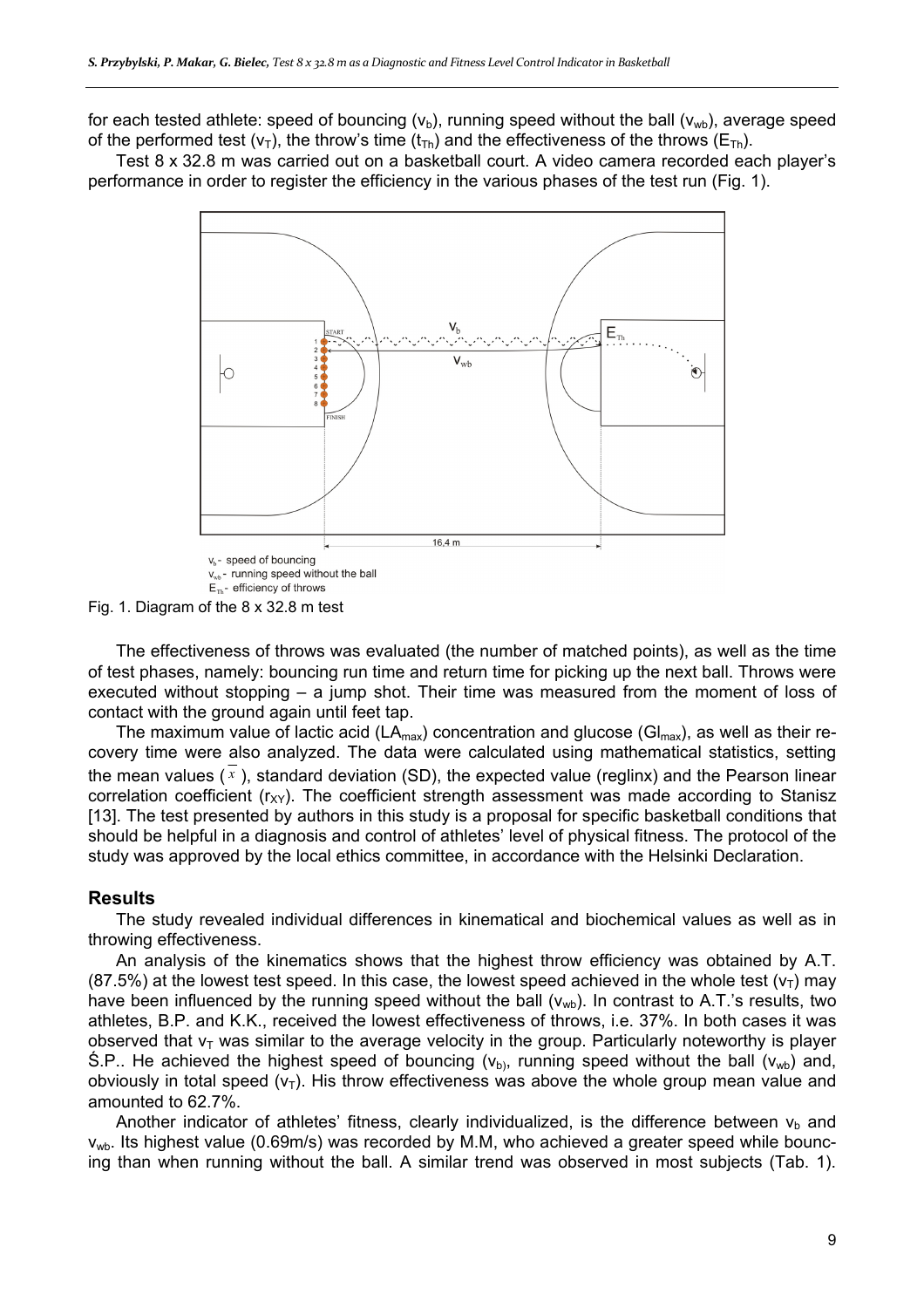Only two players, G.D. and W.T., had a higher speed without the ball, but the value of difference  $(v_b-v_{wb})$  did not exceed 0.04 m/s.

The next analyzed kinematic variable is the time of the throw  $(t_{Th})$ . Its value reflects the altitude of the take-off. The higher the value of the throw time, the higher the altitude the player achieved while performing the throw. The longest  $t_{Th}$  was observed in S.P. (4.7 s), while the shortest one in K.K. and A.T. (3.2 s). The analyzed data are presented in Table 1.

| No  | Subjects      | $E_{\text{Th}}$ [%] | $t_{\text{Th}}$ [s] | <b>V</b> T<br>[m/s] | Vb<br>[m/s] | Vwb<br>[m/s] | Difference<br>$[Vbk-Vb]$ |
|-----|---------------|---------------------|---------------------|---------------------|-------------|--------------|--------------------------|
| 1.  | M.G.          | 75.0                | 3.6                 | 3.83                | 4.24        | 3.88         | 0.36                     |
| 2.  | Ś.P.          | 62.5                | 4.7                 | 4.25                | 4.74        | 4.47         | 0.27                     |
| 3.  | B.P.          | 37.5                | 4.0                 | 4.02                | 4.35        | 4.21         | 0.14                     |
| 4.  | K.K.          | 37.5                | 3.2                 | 3.82                | 4.22        | 3.82         | 0.39                     |
| 5.  | G.D.          | 62.5                | 3.6                 | 3.97                | 4.19        | 4.20         | $-0.01$                  |
| 6.  | J.J.          | 50.0                | 3.7                 | 4.11                | 4.41        | 4.31         | 0.10                     |
| 7.  | M.M.          | 62.5                | 4.3                 | 4.05                | 4.71        | 4.02         | 0.69                     |
| 8.  | W.T.          | 50.0                | 3.5                 | 4.05                | 4.25        | 4.30         | $-0.04$                  |
| 9.  | KR.A.         | 75.0                | 3.7                 | 3.89                | 4.13        | 4.09         | 0.04                     |
| 10. | A.T.          | 87.5                | 3.2                 | 3.77                | 4.17        | 3.75         | 0.42                     |
| 11. | K.P.          | 50.0                | 3.3                 | 3.97                | 4.49        | 3.92         | 0.57                     |
|     | $\mathcal{X}$ | 59.1                | 3.7                 | 3.97                | 4.35        | 4.09         | 0.27                     |
|     | <b>SD</b>     | 15.901              | 0.461               | 0.142               | 0.211       | 0.230        | 0.242                    |

Tab. 1. Summary of the kinematic values obtained by the players during the test

An analysis of biochemical data revealed that M.M. obtained the lowest value of the maximal lactid acid concentration (LA<sub>max</sub>). His result was 6.3 mmol/l. Only 3 players, S.P., J.J. and K.P. exceeded the average value of  $LA<sub>max</sub>$  in the test. The highest value of  $LA<sub>max</sub>$  was obtained by J.J. (8.7) mmol  $\ell$ ). Significant individual differences were found in the analysis of restitution time (LAR). Its lowest value was noticed in B.P. (21.0 min). In the majority of the tested players  $LA<sub>R</sub>$  fluctuated near the average value of the group. M.G.'s case diverged significantly from the most achieved results, because his restitution time, calculated by the reglinx function, was 55 min.

The distribution of the individual maximal concentration of glucose  $(G|_{max})$  in most cases was similar to the mean value, too. A clearly higher value was observed only in W.T. (Table 2).

In all subjects the maximal burst of lactic acid occurred in the third minute after finishing the test. There was a very high correlation ( $r_{XY}$  > 0.76) between lactic acid concentration obtained as early as in the first minute of restitution and the value of  $LA<sub>max</sub>$ . Distinct correlations between  $LA<sub>max</sub>$ and lactic acid concentration in the thirteenth and the twenty-third minute of restitution were also observed (see Table 3, Figure 2).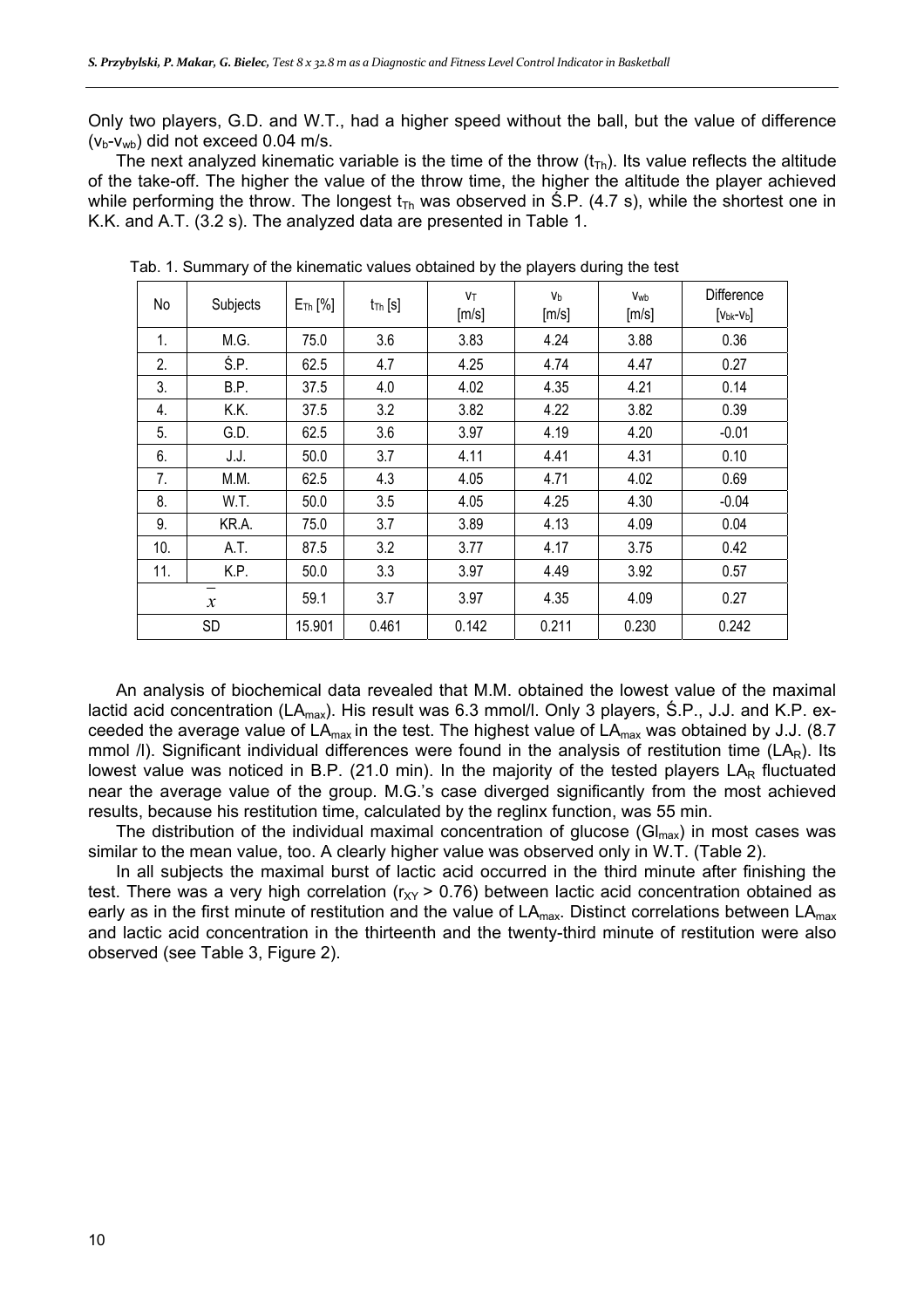| No                                           | Subjects | $LA_{max}$<br>[mmol/l] | LA <sub>R</sub><br>[min] | $G _{max}$<br>[mg/d!] |
|----------------------------------------------|----------|------------------------|--------------------------|-----------------------|
| 1.                                           | M.G.     | 6.8                    | 55.0                     | 123                   |
| 2.                                           | Ś.P.     | 8.2                    | 32.4                     | 121                   |
| 3.                                           | B.P.     | 6.4                    | 21.0                     | 125                   |
| 4.                                           | K.K.     | 6.4                    | 26.3                     | 120                   |
| 5.                                           | G.D.     | 6.9                    | 21.7                     | 127                   |
| 6.                                           | J.J.     | 8.7                    | 39.4                     | 128                   |
| 7.                                           | M.M.     | 6.3                    | 31.4                     | 122                   |
| 8.                                           | W.T.     | 7.1                    | 34.2                     | 146                   |
| 9.                                           | KR.A.    | 6.6                    | 21.5                     | 116                   |
| 10.                                          | A.T.     | 7.1                    | 25.9                     | 120                   |
| 11.                                          | K.P.     | 8.5                    | 27.7                     | 123                   |
| $\overline{\phantom{0}}$<br>$\boldsymbol{x}$ |          | 7,2                    | 30.6                     | 124.6                 |
| SD                                           |          | 0.875                  | 9.970                    | 7.852                 |

Tab. 2. Summary of biochemical values obtained by the players during the test

Tab. 3. Correlations of LA<sub>max</sub> with LA obtained in the 1<sup>st</sup>, 13<sup>th</sup> and 23<sup>rd</sup> minute of restitution

|                   |            | LAR [mmol/l]        |                      |          |
|-------------------|------------|---------------------|----------------------|----------|
|                   | $LA_{max}$ | 1 <sup>st</sup> min | 13 <sup>th</sup> min | 23rd min |
| $\boldsymbol{x}$  | 7.2        | 5.4                 | 5.3                  | 3.2      |
| <b>SD</b>         | 0.875      | 1.110               | 1.274                | 1.206    |
|                   | $0.763*$   |                     |                      |          |
| r <sub>XY</sub>   |            |                     |                      |          |
|                   |            |                     |                      |          |
| $*_{p}$<br>< 0.05 |            |                     |                      |          |



Fig. 2. Dynamics of lactic acid restitution (LAR) in the tested players

The dynamics of lactic acid restitution, however, reveals individual differences. For example, in the case of J.J. we can observe a much larger increase in lactic acid concentration between the first and the third minute of restitution, as well as a more rapid decline in lactic acid concentration between the third and the thirteenth minute, than in M.M. In both subjects, the dynamics of lactic acid restitution between the thirteenth and the twenty-third minute was at a similar level (Fig. 3).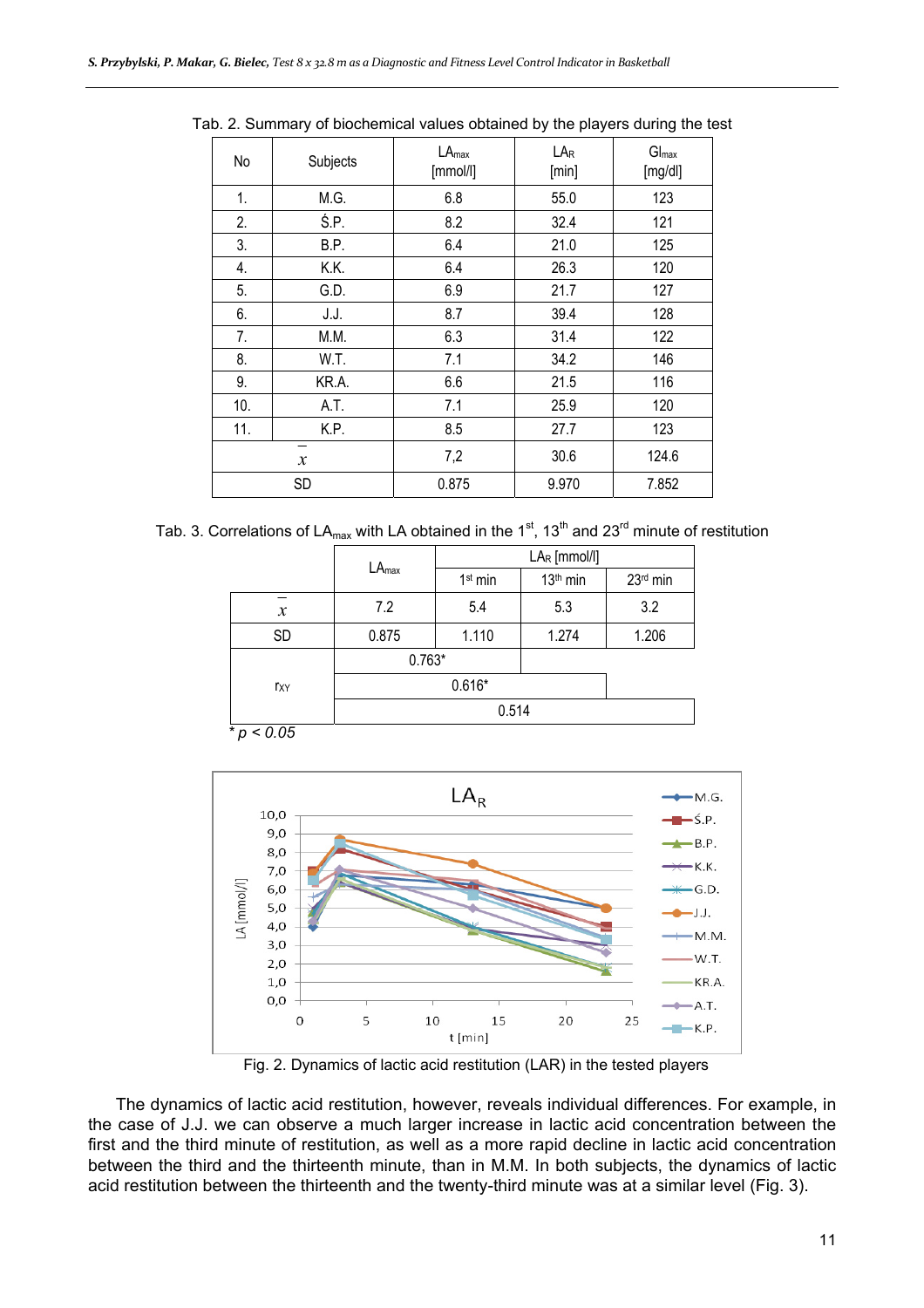

Fig. 3 Dynamics of lactic acid restitution ( $L_{AR}$ ) of the players with the highest and lowest  $LA_{max}$ .

Based on the 8 x 32.8 m test results, the following have been observed:

- individual differences in kinematic and biochemical values in the tested players,
- a decreasing dependence between the maximum concentration of lactic acid and  $LA<sub>R</sub>$  dynamics after finishing the test,
- inverse dependence between test values of  $v<sub>b</sub>$  and  $v<sub>bk</sub>$  and the effectiveness of throws to the average strength connection.

#### **Discussion**

The experiment showed differences in the level of fitness in both the kinematics and biochemical indicators in the examined basketball players. The obtained results allow comparing and identifying differences between individual players as well as checking the effects occurring in the training process. Identification of the kinematic changes increases the efficiency of the coaching process by an individual selection of training loads. It is also helpful in choosing the optimal variant of players' positions during the match. In this research it was found that the players performing a higher throw efficiency ( $E_{Th}$ ) were slower in the total test ( $v<sub>T</sub>$ ) than their teammates of lower  $E_{Th}$ . Probably these athletes preferred the efficiency of throws to the total speed they could achieve in the whole test. In terms of a match it is essential for the final result to carry out a successful attack at a speed exceeding the speed of the opposing team's defenders. The ability to return quickly to the defense zone is of great importance, too. Speed achieved in sprints (both while bouncing and without the ball) reflects biochemical results, i.e. lactate and glucose concentration in blood. The higher the intensity of effort, the higher the lactate level. According to kinematics, the development of the throw effectiveness and the development of the athlete's speed with and without the ball should be a key to success. The results of biochemical tests (e.g. lactic acid and glucose concentration) are very reliable indicators of an athlete's physical engagement in training tasks. The impact of exercise intensity on carbohydrate metabolism is still under investigation of numerous authors.

Research on physiological effects of repeated sprints in basketball players has been conducted by Meckel et al. [14]. The athletes performed two types of repeated sprints (6 x 30 m) – with and without the ball, in random order. The authors noticed that the fastest sprint time and the total sprint time were significantly better in running without dribbling than with dribbling. These data seem to be contradictory to the results presented in our study. On the other hand, blood lactate values achieved by the tested athletes are similar to those recorded in male basketball players during competition [15].

During a basketball game a player takes about 105 different types of movements with high intensity lasting 2–6 seconds with a frequency of one every 21 seconds [16]. Therefore, the ability to repeat the efforts of a very high intensity may be an important factor in evaluating the level of special fitness in basketball players [17]. While such a short duration of a single effort is mainly attrib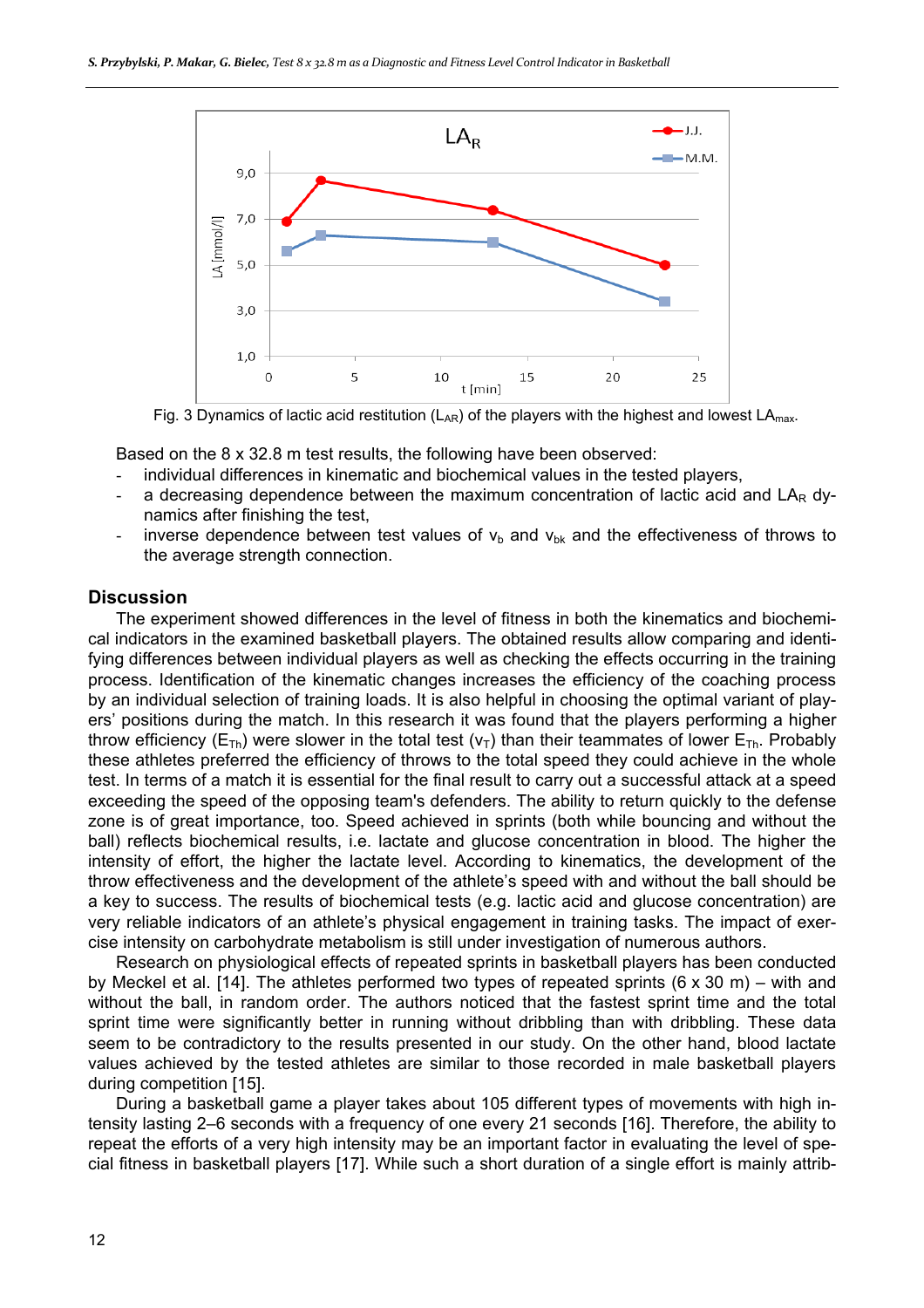utable to the phosphocreatine energy system, its repetition during the match mobilizes anaerobic glycolysis and oxidative metabolism to ATP resynthesis [18].

In 2002–2003, twenty NBA coaches were surveyed about using special fitness tests. The coaches were asked what parameters were usually tested in the clubs. It was found that during this period the subjects used 7–8 selected tests of agility, flexibility, endurance, muscle strength, speed, aerobic endurance and anaerobic capacity. Anthropometric measurements and body fat assessments were also carried out [19]. The survey revealed that coaches used aerobic capacity tests more frequently than anaerobic tests, although basketball is mainly dominated by anaerobic exercise [20, 21, 22]. The ability to repeat the submaximal efforts is an important element of basketball players' fitness [17]. It is believed that athletes who can meet these requirements are probably better players than those which less adaptation [7, 23, 24].

### **Conclusions**

- 1. Application of the test in practice allows determining basic values of basketball players' kinematic techniques in terms of biochemical changes.
- 2. The test results enable coaches to assign the athlete's position on the playing field.
- 3. The proposed test can be used as an effective tool to control and optimize the basketball training process.

#### **Acknowledgments**

The study was supported by the [Polish] Ministry of Higher Education grant for statutory activities.

### **References**

- 1. Gabett T, Jenkins D, Abernethy B. Game-based training for improving skills and physical fitness in team sport athletes. *Int J Sport Sci Coach* 2009;4(2):273-283.
- 2. Sampaio J, Jeneira M, Ibanez S, Lorenzo A. Discriminant analysis of game-related statistics between basketball guards, forwards and centers in three professional leagues. *Eur J Sport Sci* 2006;6(3):173-179.
- 3. Martens R, editor. Coaching young athletes. Champaign, Illinois: Human Kinetics Publishers Inc.; 2003.
- 4. Platonov VN. Sistema podgotowki sportsmenow w olimpijskom sporte. Obshchaya teoria i eio prakticheskije prilozhenija. [in Russian] [System of athletes' preparation in Olympic sport. General theory and practical conclusions]. Kiev: Olimpijskaja Literatura; 2004.
- 5. Gharbi A, Chamari K, Kallel A, Ahmaidi S, Tabka Z, Abdelkarim Z. Lactate kinetics after intermittent and continous exercise training. *J Sport Sci Med* 2008;7:279-285.
- 6. Abdelkrim NB, Castagna C, El Fazaa S, Tabka Z, El Ati J. Blood metabolites during basketball competitions. *J Strenght Cond Res* 2009;23(3):765-773.
- 7. Greenwood JD, Moses GE, Bernardino FM, Gaesser GA, Weltman A. Intensity of exercise recovery, blood lactate disappearance, and subsequent swimming performance. *J Sport Sci* 2008;26(1):29-34.
- 8. Taylor J. A tactical metabolic training model for collegiate basketball. *Strenght Cond J* 2004;26:22-29.
- 9. Delextrat A, Cohen D. Physiological testing of basketball players: toward standard evaluation of anaerobic fitness. *J Strenght Cond Res* 2008;22(4):1066-1072.
- 10. Castagna C, Abt G, Manzi V, Annino G, Padua E, D'Ottavio S. Effects of recovery mode on repeated sprint ability in young basketball players. *J Strenght Cond Res* 2008;22(3):923-929.
- 11. Castagna C, Manzi V, D'Ottavio S, Annino G, Padua E, Bishop D. Relation between aerobic power and the ability to repeat sprints in young basketball players. *J Strenght Cond Res* 2007;21(4):1172-1176.
- 12. Zadro I, Sepulcri L, Lazzer S, Fregolent R, Zamparo P. A protocol of intermittent exercise (shuttle runs) to train young basketball players. *J Strenght Cond Res* 2011;25(6):1767-1773.
- 13. Stanisz A. Podstawy statystyki dla prowadzących badania naukowe. Odcinek 21: Analiza korelacji. [in Polish] [Foundations of statistics for scientific researchers. Chapter 21: Analysis of correlation]. *Medycyna Praktyczna* 2000;10:176-181.
- 14. Meckel Y, Casorla T, Eliakim A. The influence of basketball dribbling on repeated sprints. *Int J Coach Sci* 2009;3(2):28-43.
- 15. Abdelkrim NB, El Fazaa S, El Ati J. Time-motion analysis and physiological data of elite under-19-yearold basketball players during competition. *Br J Sports Med* 2007;41(2):69-75.
- 16. McInnes SE, Carlson JS, Jones CJ, McKenna MJ. The physiological load imposed upon basketball players during competition. *J Sport Sci* 1995;13:387-397.
- 17. Spencer M, Bishop D, Dawson B, Goodman B. Physiological and metabolic responses of repeated-sprint activities specific to field-based team sports. *Sports Med* 2005;35:1025-1044.